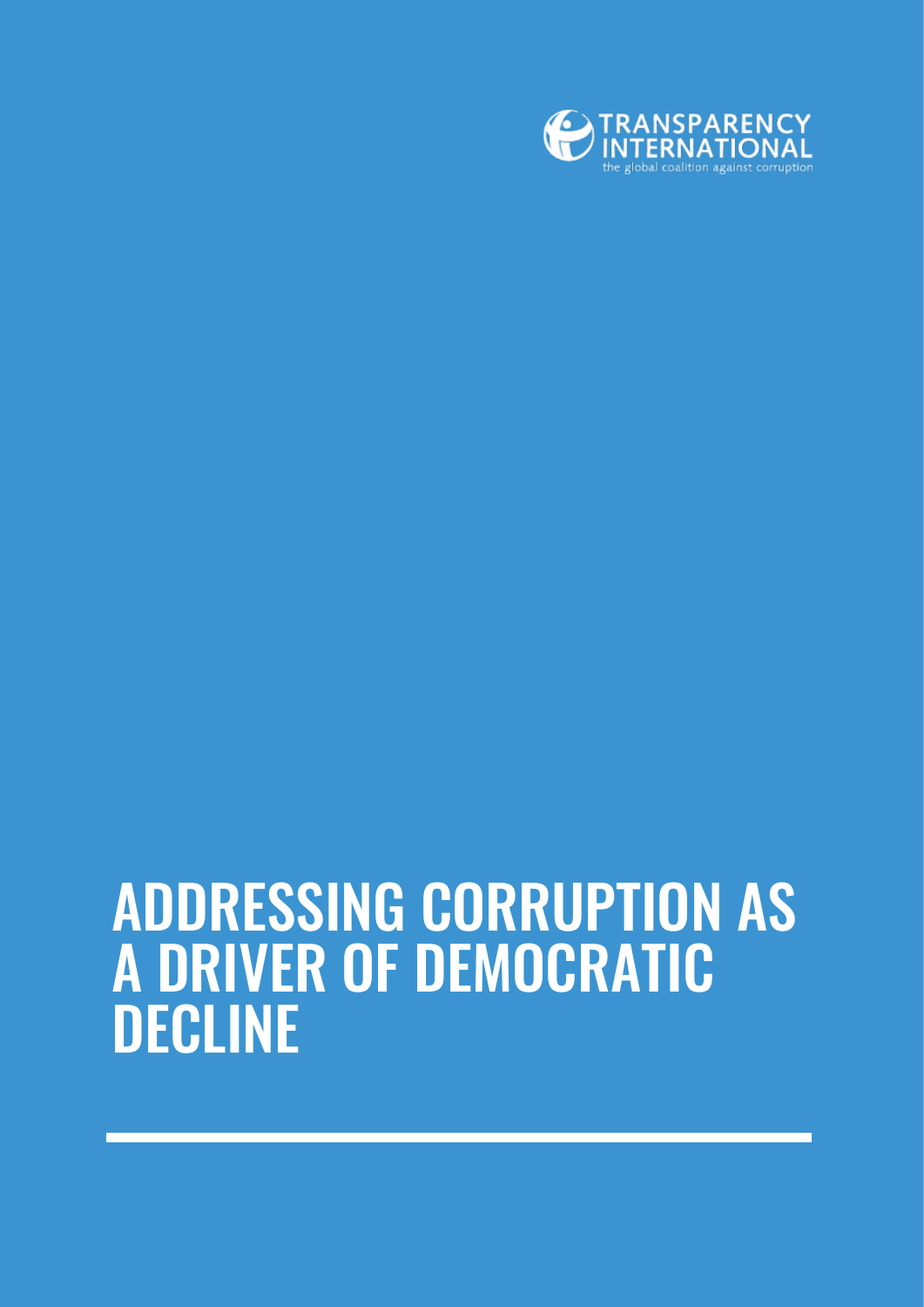Transparency International is a global movement with one vision: a world in which government, business, civil society and the daily lives of people are free of corruption. With more than 100 chapters worldwide and an international secretariat in Berlin, we are leading the fight against corruption to turn this vision into reality.

## **www.transparency.org**

Policy position

## **Addressing corruption as a driver of democratic decline**

Positions towards Summit for Democracy 2021

Every effort has been made to verify the accuracy of the information contained in this report. All information was believed to be correct as of October 2021. Nevertheless, Transparency International cannot accept responsibility for the consequences of its use for other purposes or in other contexts.

ISBN: 978-3-96076-196-9

2021 Transparency International. Except where otherwise noted, this work is licensed under CC BY-ND 4.0 DE. Quotation permitted. Please contact Transparency International - [copyright@transparency.org](mailto:copyright@transparency.org) regarding derivatives requests.

෨ඁ෬෧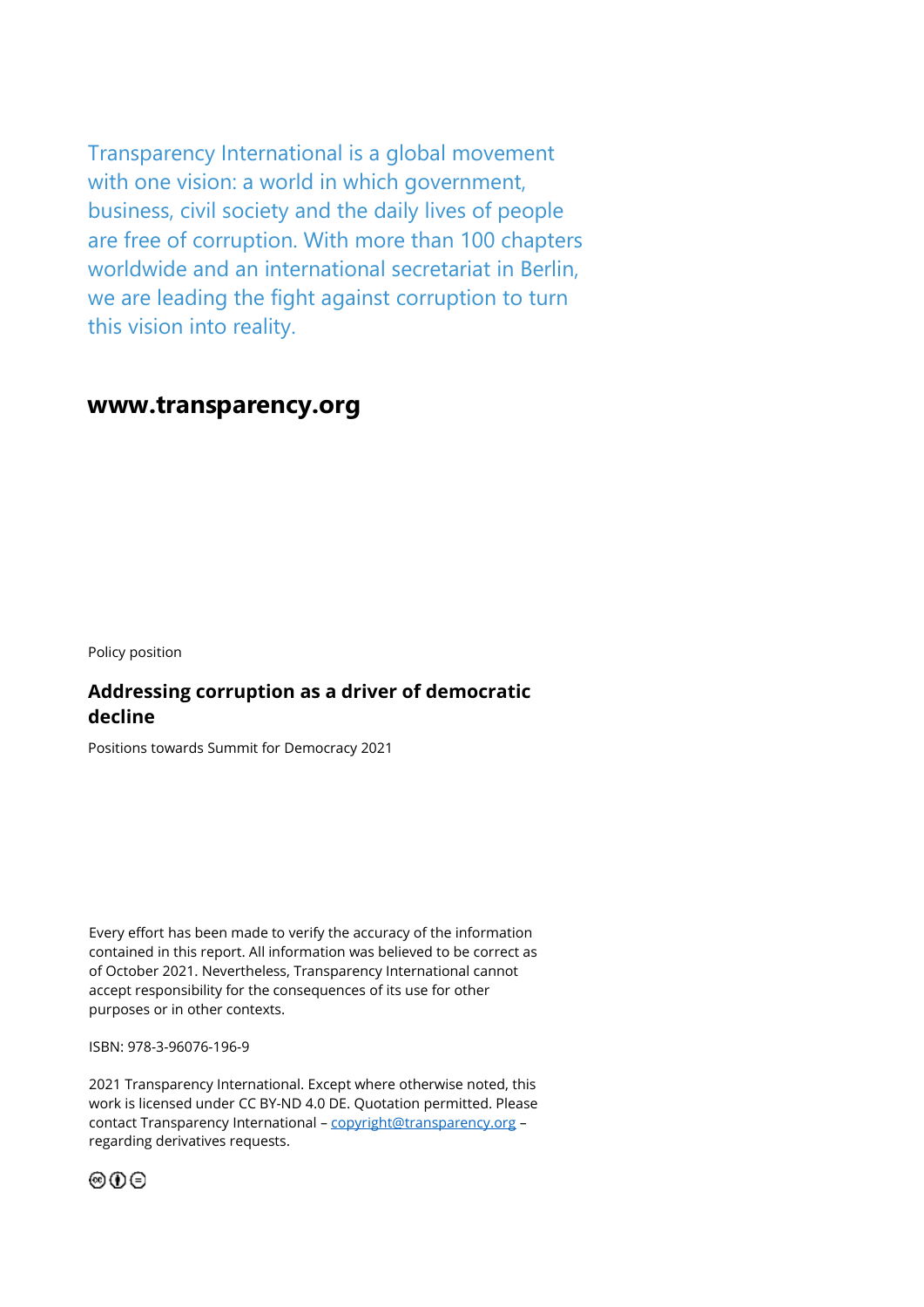# INTRODUCTION

Corruption undermines democracy, destroys public trust in institutions, skews policymaking in the interest of the few and leads to the capture of accountability mechanisms. This was recognised by the international community back in 2003, when states came together to agree on measures for tackling corruption. They expressed serious concerns about corruption "undermining the institutions and values of democracy, ethical values and justice and jeopardizing sustainable development and the rule of law."<sup>1</sup> And yet corrupt practices in countries around the world have continued to damage democracy, igniting a new rise in authoritarianism.

The current interlinked global crises of democracy and corruption – along with the associated human rights abuses – bring into question the very legitimacy of the state in the worst affected countries, where corruption is a means of state capture and authoritarian consolidation.<sup>2</sup>

In those countries, pervasive corruption networks work at all levels of state institutions, connecting public officials with unscrupulous private sector actors and crime syndicates to execute corruption schemes, often involving vast amounts of public assets and high-level officials.<sup>3</sup> Electoral and justice systems are so weakened that they provide no accountability, while independent voices are stifled. People are deprived of economic opportunities, driven into poverty and denied basic public services.

Meanwhile, some leaders invoke a sham fight against corruption as a means for furthering their own interests, while sabotaging democracy.

Even in more resilient democracies, national integrity systems are often proving insufficiently robust to meet the challenge of corruption – especially in the context of spiralling inequalities and environmental and health crises. Polarising public discourse combines with inadequate controls on political finance, lobbying and conflicts of interest, contributing to political disenchantment

and weakening of democratic institutions. The undue influence of the wealthiest and of multinational companies on political elites secures them a free pass for tax avoidance, resulting in underfunded state institutions unable to fulfil their functions.

In sectors like defence, natural resources and infrastructure, the undue influence exerted by industry representatives results into policies and practices inimical to peace, sustainable development and stability at home and abroad. Rising socioeconomic inequalities feed public frustrations and a sense that the system is rigged to benefit the elites.

The corruption problems that established democracies face at home diminish their ability to confront the rising authoritarianism around the world. What's worse, these countries contribute to global democratic decline by failing to curb the transnational corruption linked to their jurisdictions. Corrupt actors, networks, schemes and corruption proceeds cross borders with great ease, bypassing weak national oversight and enforcement systems.

The established democracies continue to welcome dirty money, turning a blind eye to the embezzled funds and bribe payments laundered through their financial systems and the real estate sector. Most fail to deter and sanction the enablers of transnational corruption and the companies that resort to bribery to access foreign markets.

And the same weaknesses that allow for dirty money to circulate in an ever-more globalised economy are often exploited by authoritarian regimes to exert illicit influence on social, economic and political affairs of democracies, contributing to polarisation and mistrust.

There is an urgent need to address corruption as a driver of democratic decline. This is especially critical for ensuring that the legacy of the COVID-19 pandemic does not include increased authoritarianism. Since the onset of the pandemic,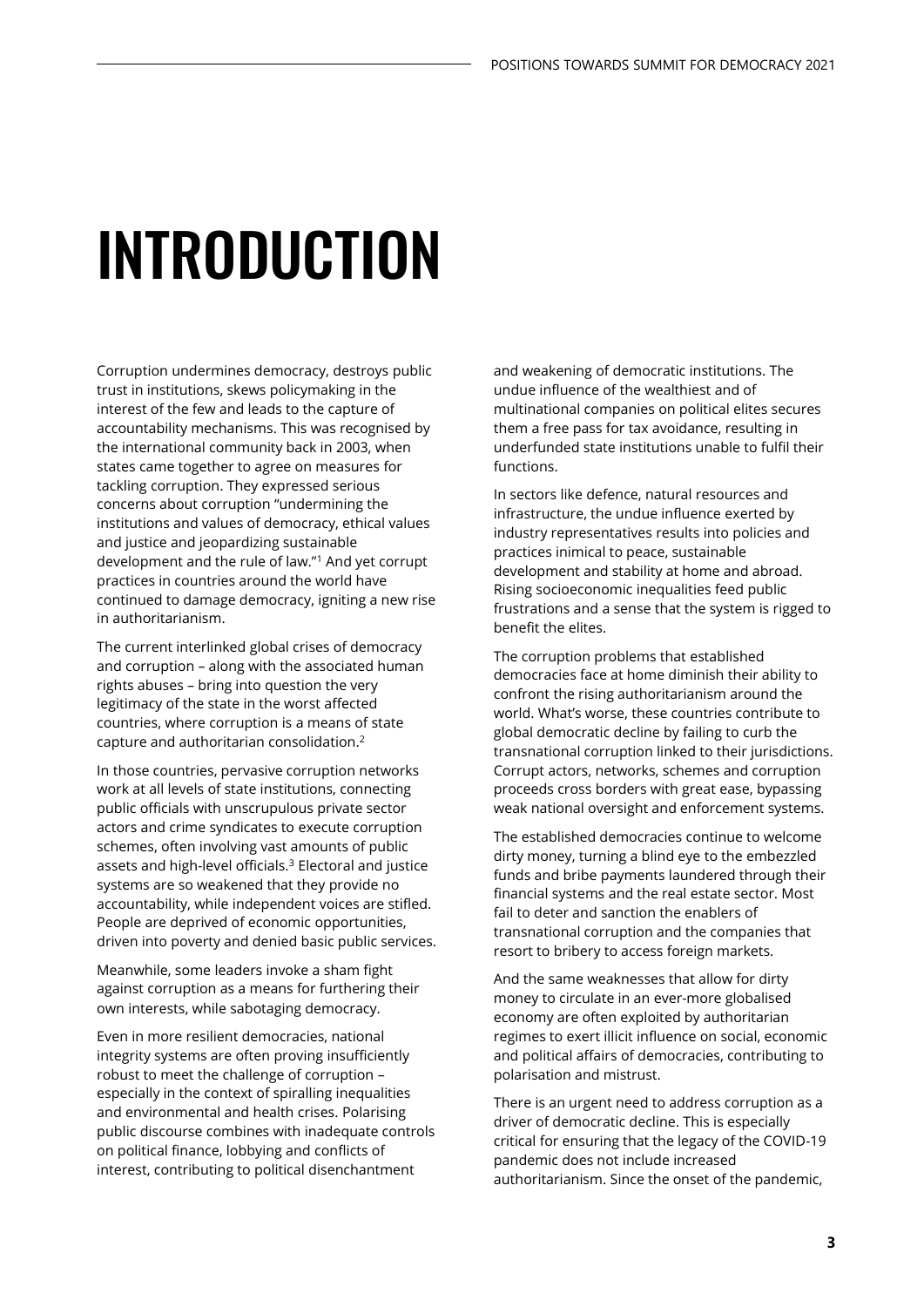many governments around the world have assumed extraordinary executive powers to tackle the crisis, and this has offered political leaders a dangerous opportunity to lessen accountability.**<sup>4</sup>** This pressing concern was highlighted in Transparency International's 2021 Annual Membership Meeting resolution, which notes with great concern that democracy has been "one of the victims of the pandemic," as governments from around the world have abused executive powers and curtailed civic freedoms under the guise of the public health emergency.**<sup>5</sup>**

Recognising the role that corruption plays in corroding democracy and how certain anticorruption measures have worked in practice, the Summit for Democracy provides an opportunity to assess why key anti-corruption commitments have not yet been implemented and to overcome those obstacles. It is also an occasion to evaluate the impact of reforms to date and to commit to improvements.

Transparency International is urging governments that gather for the Summit for Democracy in December 2021 to follow through on previous pledges and make new, meaningful commitments, with a clear timeline for action, in three key areas:

- **1.** purging dirty money from the global financial system to end complicity in the laundering of proceeds or reputations of the corrupt;
- **2.** deterring and sanctioning cross-border corruption by companies and high-level public officials; and
- **3.** supporting anti-corruption activists, civil society organisations, whistleblowers and investigators around the world.

## **Enabling follow-up**

Transparency International calls on the Summit for Democracy hosts to ensure that commitments made by participating governments are specific and measurable. This can enable countries and stakeholders to track country follow-up. As the Open Government Partnership recently reported, building on Transparency International UK's analysis, one of the lessons from the 2016 London Anti-Corruption Summit was that the majority of country commitments could not be readily tracked, and of those that could be, only one in five have been fully implemented.

In designing a monitoring mechanism, Summit for Democracy hosts and their civil society partners could build on methodology developed by Transparency International to monitor commitments made at the 2018 International Anti-Corruption Conference.6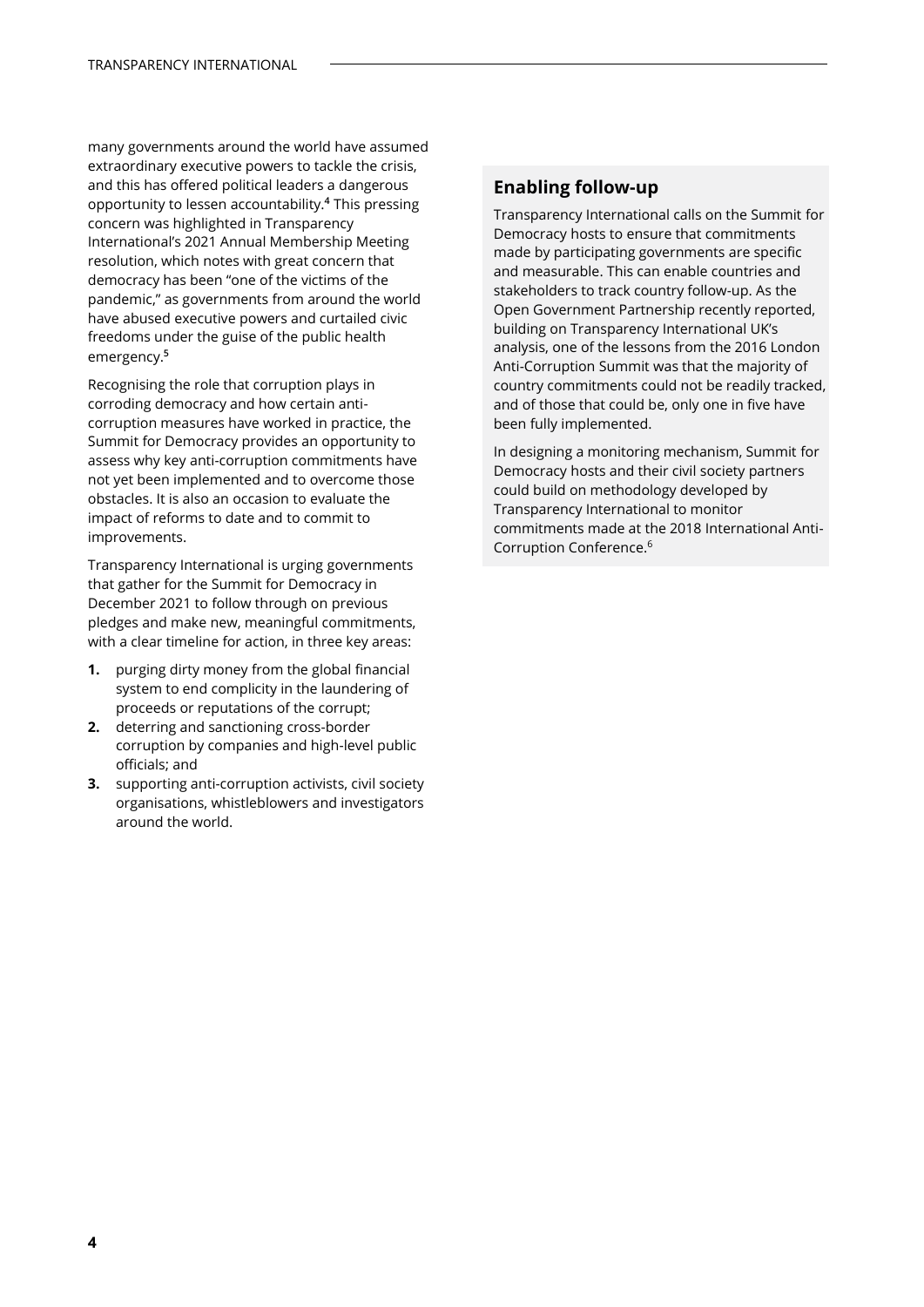# I. PURGING DIRTY MONEY

Currently dirty money is flowing through and into secrecy jurisdictions, which include not only socalled offshore centres but also advanced democratic economies. Most jurisdictions have so far resisted efforts to robustly regulate, supervise and enforce against the use of anonymous companies and the role of financial institutions, lawyers, accountants, company service providers and others that enable dirty money flows. At the same time, the rate of returning stolen assets and proceeds of corruption to the countries from which they were taken has been far too low.

The ease with which leaders and their accomplices based in countries plagued by grand corruption and state capture can stash stolen assets abroad enables consolidation of kleptocracies and an ongoing attack on the people's lives and livelihoods.

In established democracies, the most visible impact of allowing in dirty money flows is the widespread hardship caused by outlandish real estate prices and rents. For people around the world, illicit financial flows and tax avoidance means underfunded governments, reduced social services and crumbling infrastructure to the detriment of the whole population, especially the poorest and most vulnerable.

The opportunities for hidden cross-border payments also enable foreign interference in the political systems of established democracies, including through foreign-state-sponsored corruption.

Corrupt officials and their accomplices prefer to channel their assets into countries with a strong rule of law and political and economic stability. All the while, the tentative steps towards increased regulation and supervision in democratic economies is leading to some diversion of corrupt money flows to financial centres in authoritarian states with low oversight. This is a challenge that should also be anticipated.

Transparency International is calling on countries that have committed to stop dirty money flows to honour those commitments.

Further improvements to rules and practices are also needed in four key areas. Democracies should adopt decisive measures to counter financial secrecy in order to comply with commonly agreed rules for beneficial ownership disclosure; information-sharing to support strategic intelligence work; regulation and supervision of professional enablers of financial crime; as well as the recovery and repatriation of assets.

## 1. COLLECT, SHARE & USE BENEFICIAL OWNERSHIP INFORMATION

More than 200 jurisdictions have committed to the Financial Action Task Force (FATF) recommendations, which require them to ensure that competent authorities can access adequate, accurate and up-to-date beneficial ownership information in a timely manner.<sup>7</sup> This recommendation is, however, poorly implemented, with low compliance and effectiveness rates across the FATF network. None of the jurisdictions reviewed so far are achieving high levels of effectiveness.<sup>8</sup>

The flexibility provided by the FATF standard – which does not specify the mechanisms which countries should use to ensure that beneficial ownership data is available – is one of the main problems. Transparency International's research shows that in countries with a beneficial ownership register authorities are more likely to access company ownership information in a timely manner.<sup>9</sup> However, the FATF standard does not thus far require a register.<sup>10</sup>

Issues related to the adequacy of the legal frameworks and gaps in implementation also play a role. The experience across EU member states and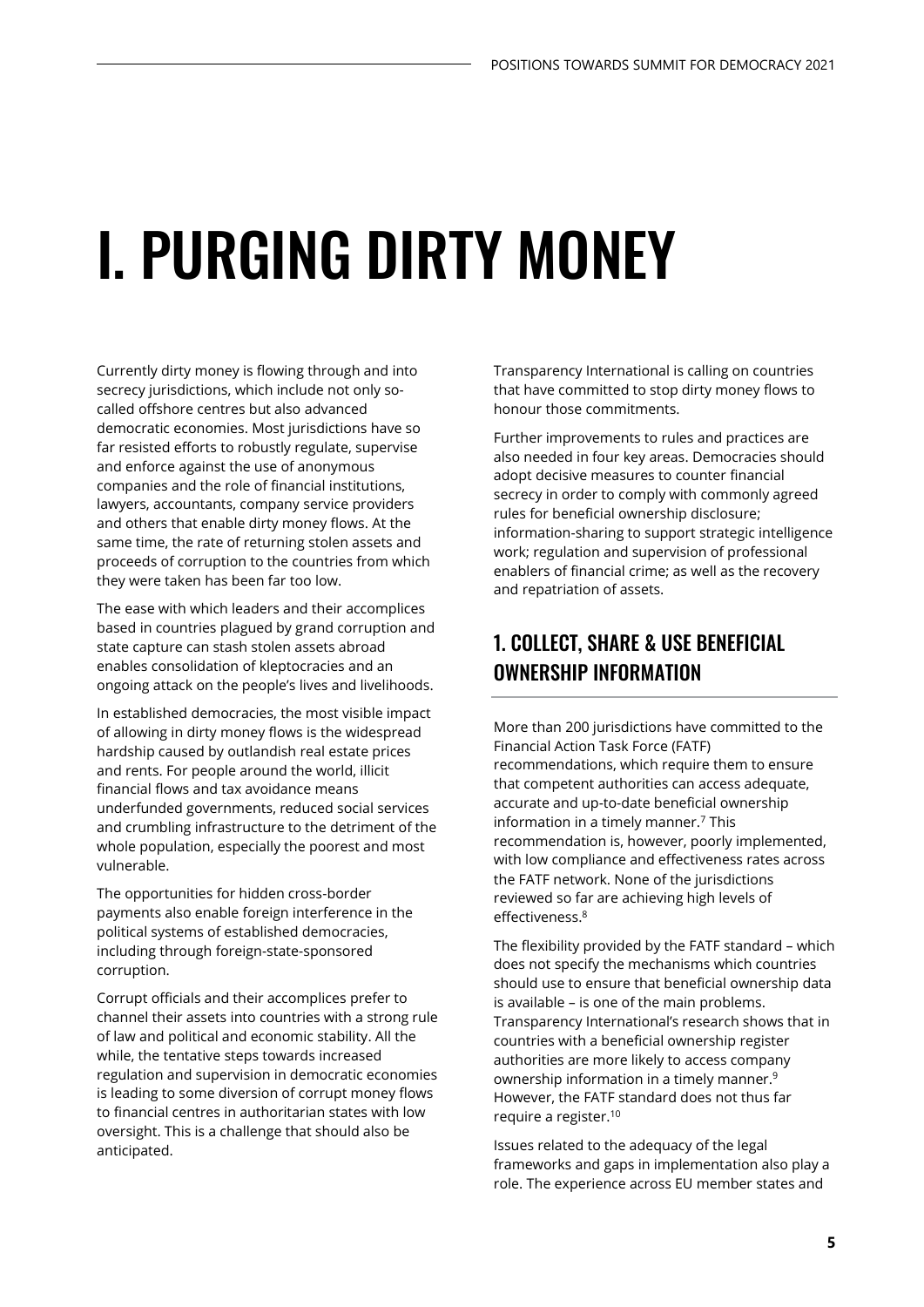at least 25 other jurisdictions that have created some sort of beneficial ownership register points to certain gaps in the legal framework that limit the usefulness of the information available.

At least 110 countries have made commitments on beneficial ownership transparency through global fora such as the G20, OGP and the UK Anti-Corruption Summit, but not all have taken concrete steps to implement them. The Summit for Democracy is the time to hold countries accountable for their voluntarily made commitments. They should establish a timetable for following through as well as ensure their commitments are implemented in a way that leads to an effective regime.

- Support a meaningful reform of the global standards on beneficial ownership transparency, ensuring that central registers are a requirement under the revised FATF standards.
- + Establish public, central beneficial ownership registers of legal entities and arrangements.
- + Mandate and resource public authorities to establish mechanisms to independently verify the accuracy of beneficial ownership information provided by legal entities and arrangements.
- + Require foreign companies investing in their countries (e.g., through real estate, private equity, bank accounts) to abide by the same beneficial ownership transparency requirements as domestic actors.
- + Build beneficial ownership registers based on the recommendations of Open Government Partnership's Beneficial Ownership Leadership Group. **11**
- + Apply proportionate and dissuasive sanctions to companies and individuals in cases of noncompliance.
- + Record and publish the beneficial owners of companies making financial or in-kind contributions to political parties, candidates, and third parties – acting in support or coordination with them, and engaging policymakers through lobbying.
- + Record and publish beneficial ownership information of companies awarded public contracts or concessions.
- + Regulate the role of nominee directors and shareholders, requiring them to be licensed and to disclose in the company register the name of their nominator as well as the nominator's beneficial owner.
- + Provide assistance to less advanced economies for the establishment of beneficial ownership registers as well as the creation of mechanisms to independently verify the accuracy of beneficial ownership information provided by legal entities and arrangements.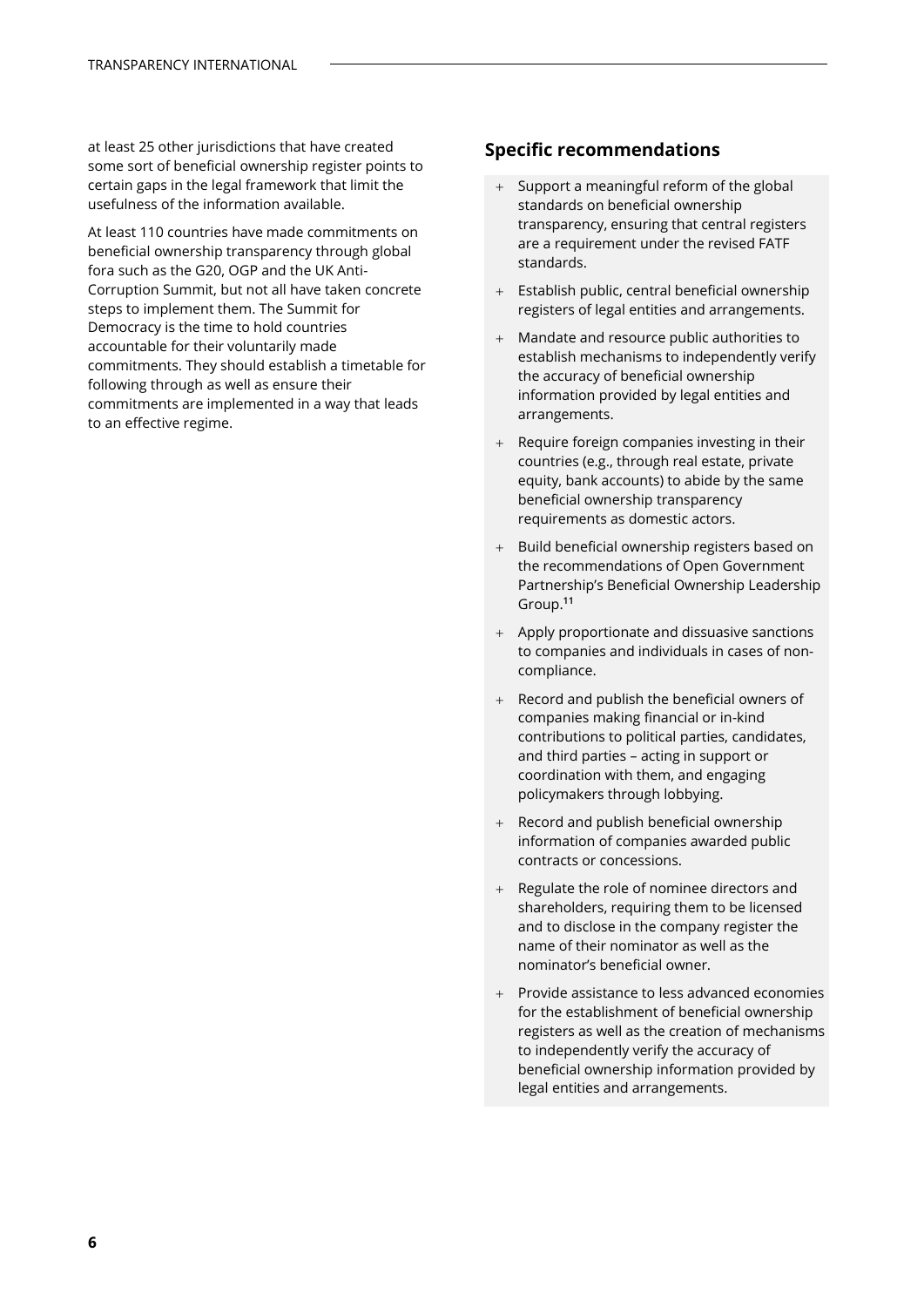## 2. REGULATE PROFESSIONAL SERVICE PROVIDERS THAT ENABLE CORRUPTION

There is ample evidence that the 'gatekeepers' of the financial sector, also known as professional enablers of financial crime – including banks, lawyers, accountants, investment advisers and real estate agents – play a key role in laundering the proceeds of corruption and other crimes. Yet they typically escape regulation, supervision and enforcement, providing illicit services with impunity.

Leading democratic economies and other countries have committed to regulate certain gatekeepers of the financial system under FATF, G7 and G20 standards, and more recently through the political declaration of the UN General Assembly Special Session (UNGASS) against Corruption in June 2021.<sup>12</sup> However, much work remains to close gaps in the regulatory framework in most of these countries. Gatekeeper due diligence commitments for service professionals have been partially met in a range of countries. In the US, for example, banks, investment brokers and several others are covered but not investment advisors, and there is only limited coverage of the real estate sector.

Moreover, in countries where gatekeepers are regulated, available evidence suggests their supervision is often fragmented, with limited on-site inspections and very limited enforcement action.

- Extend anti-money laundering requirements to all professionals and entities providing services entailing risks of money laundering, including real estate agents; private equity and hedge fund managers; sellers of yachts, airplanes and other luxury goods and art dealers; lawyers; accountants; company formation agents.
- Require gatekeepers to identify the beneficial owners of their clients, including both domestic and foreign politically exposed persons (PEPs), conduct enhanced due diligence on high-risk customers and report suspicious transactions to competent authorities.
- Ensure adequate powers as well as technical, human and financial resources for supervisory authorities, law enforcement and financial intelligence units to carry out their responsibilities.
- Countries that rely on self-regulatory bodies (e.g., professional associations) to supervise gatekeepers' adherence to anti-money laundering rules should consider governmentled supervision or establish a government agency to oversee self-regulatory bodies' supervision and examination efforts.
- Subject gatekeepers to dissuasive and proportionate sanctions, ranging from license withdrawal to monetary fines for noncompliance with anti-money laundering obligations. Sanctions should cover both legal persons and senior management.
- Criminalise the aiding and abetting of money laundering to ensure that anyone who helps money launderers will themselves be committing a crime.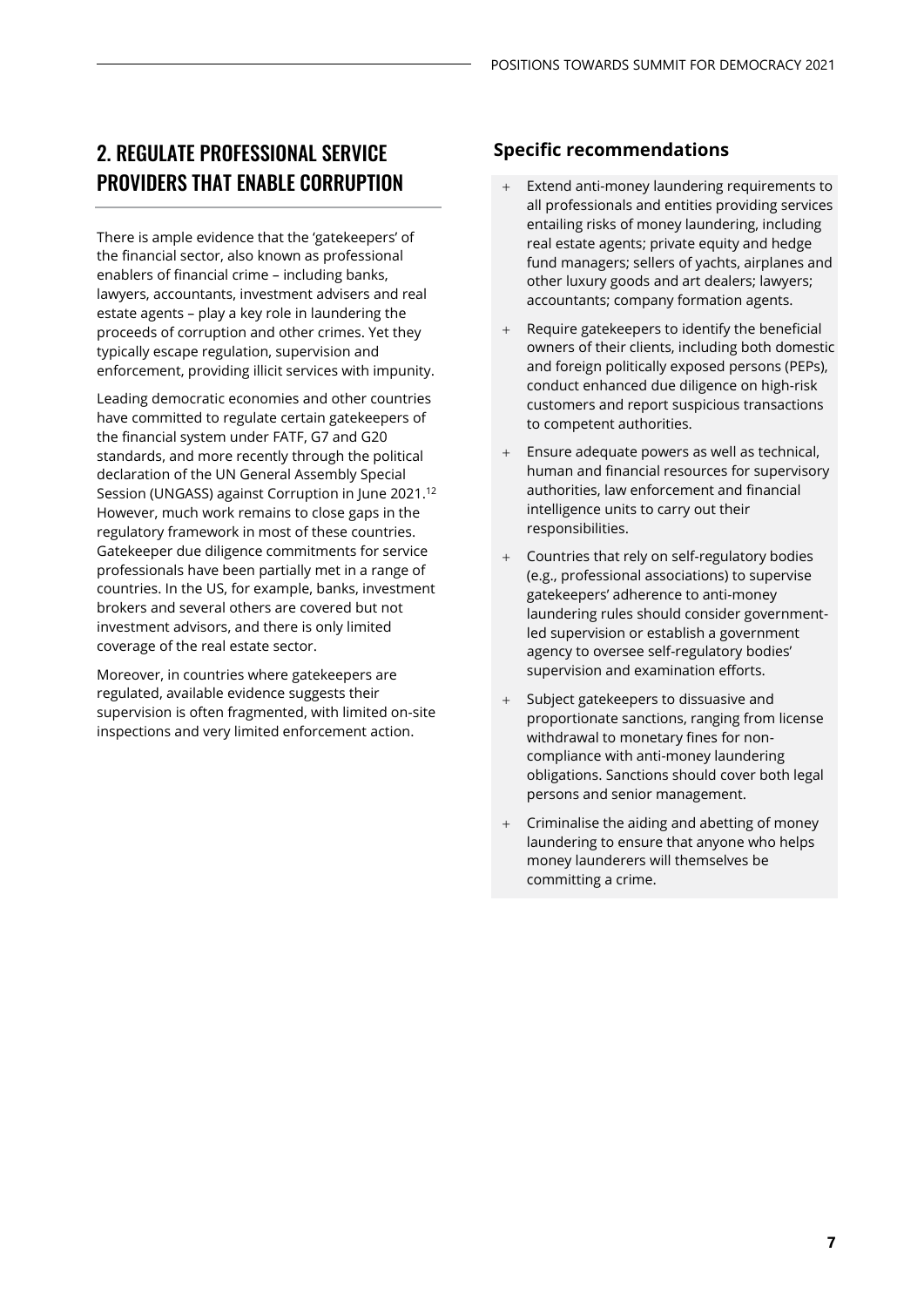## 3. INCREASE INFORMATION-SHARING, ENABLING STRATEGIC INTELLIGENCE WORK

More than 100 jurisdictions already participate in the Common Reporting Standard (CRS). The US currently undertakes exchange of bank information through the Foreign Account Tax Compliance Act (FATCA). These mechanisms can form the foundation for a truly global system for sharing bank account information with other relevant competent authorities.

Moreover, high-level commitments to collect, cooperate and share information have not yet fully led to improved intelligence work. Some democracies already require electronic funds transfer reports, such as Canada, for example, and the SWIFT payment system also records all payments made via SWIFT. However, this type of information is not systematically used for intelligence purposes, nor regularly shared with relevant domestic and competent authorities.

### **Specific recommendations**

- + Harmonise FATCA and CRS including the categories of information shared from the CRS and the enforcement framework from FATCA. In particular, the US should achieve equivalent levels of reciprocal automatic information exchange with partner jurisdictions.
- + Explore expanding the use of the information collected under CRS to tackle corruption and money laundering.
- + Explore expanding the CRS to other categories of assets such as real estate.
- + Create a multilateral task force to develop a new database (or leverage existing systems) of cross-border payments that is accessible to relevant competent authorities. Such a database could help authorities to detect patterns and identify anomalies related to money laundering in payment flows without compromising data privacy, particularly if combined with data analytics.
- + Establish bank account registers with beneficial ownership data that can be directly accessed by competent authorities. This would allow better analysis of cross-border data by competent authorities as well as improve international cooperation.

## 4. RECOVER & RESPONSIBLY RETURN STOLEN ASSETS

By conservative estimates, about US\$400 billion in corruption proceeds have been diverted from developing countries in the last decade. Despite recent efforts, only a fraction has been recovered and returned, while a good part of it lands in leading democratic economies. This is money needed to achieve the 2030 Agenda for Sustainable Development and consolidate democracies.

The barriers to asset recovery are well understood thanks largely to the work of the Stolen Asset Recovery Initiative (StAR) and other organisations working in the field of asset recovery.<sup>13</sup> Many of those barriers could be addressed if countries – both origin and destination jurisdictions – fulfilled existing commitments, including those in the the UN Convention against Corruption (UNCAC) and the UNGASS 2021 political declaration.

Countries have already committed, for example, to using all tools – including non-conviction-based asset confiscation – to confiscate and return the proceeds of corruption in the context of non-trial resolutions. However, few destination jurisdictions have adequate frameworks and practices with respect to those commitments. They also lack frameworks for proactive freezing of assets and the use of rebuttable presumptions as to the iliicit origin of assets; for value-based confiscation of assets; for handling confiscated assets in cases where return is non-mandatory under the UNCAC; and for involving possible victims.

Both origin and destination jurisdictions also have yet to establish adequate frameworks for ensuring transparent, inclusive and accountable return of assets. There are also many obstacles when it comes to international cooperation – which networks and bodies like the International Anti-Corruption Coordination Centre (IACCC) were established to address – and in many countries the needed investment of resources for successful asset recovery is missing. In too many cases, existing commitments have not led to the return of assets.

In the UNGASS 2021 political declaration, countries committed to publishing data on the asset recovery process (e.g., volumes of assets seized, confiscated or returned, number and types of cases). By doing so, they would help create a better collective understanding of the status of asset recovery and the obstacles.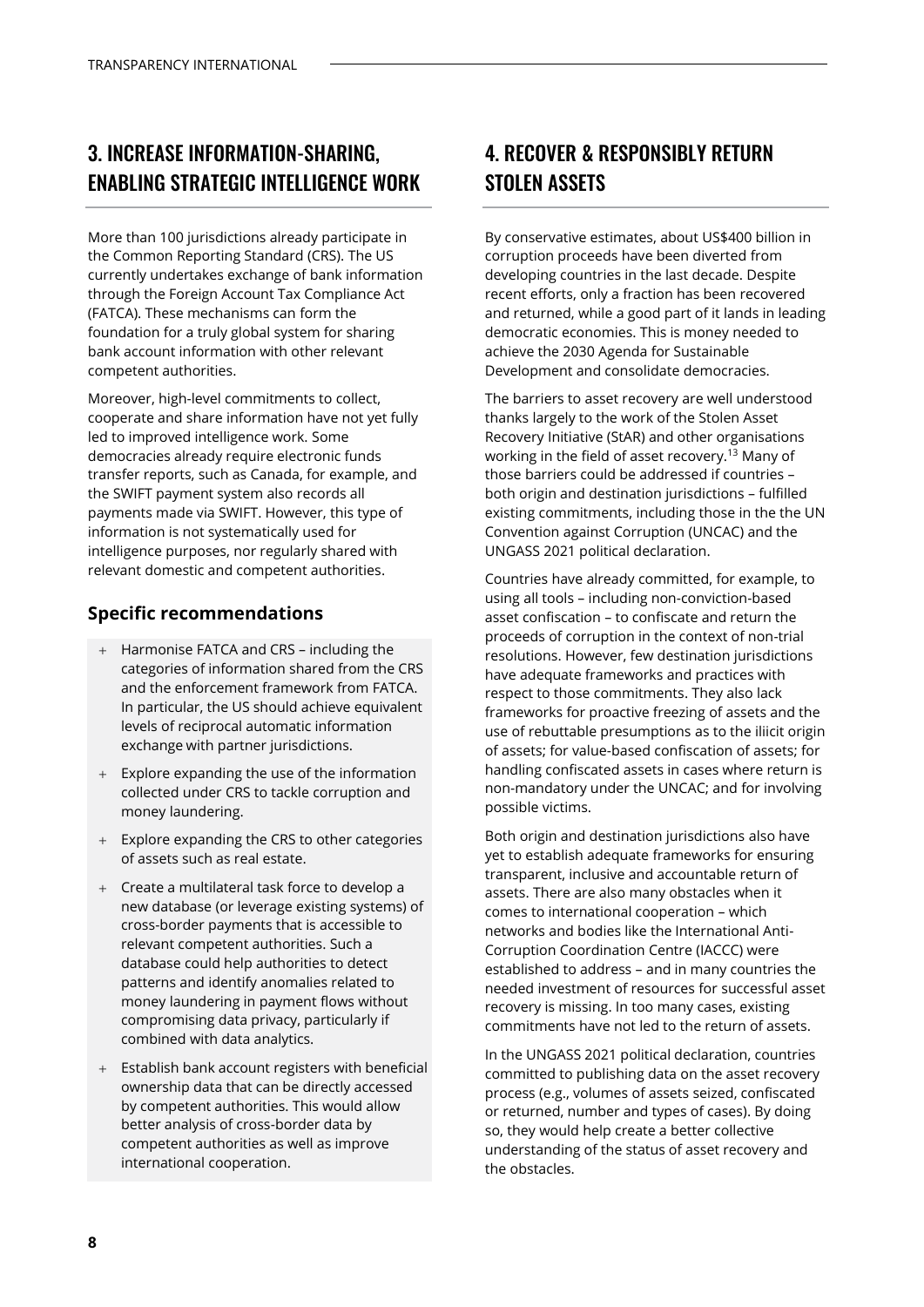- Ensure follow-up on asset recovery commitments in the UNGASS 2021 political declaration.
- + Expand the legal toolkit with rebuttable legal presumptions of the illicit origin of assets, value-based confiscation and mechanisms for rapid proactive freezing.
- + Ensure an adequate framework for handling confiscated proceeds of foreign corruption where return is non-mandatory under UNCAC. This should include prompt return, where possible, and otherwise placing confiscated amounts in special accounts or funds for uses benefiting the victim population. In no case should the funds count as development assistance.
- + Implement standards of transparent, inclusive and accountable return of assets building on the Global Forum on Asset Recovery Principles for Disposition and Transfer of Confiscated Stolen Assets in Corruption Cases.
- + Expand the membership and capacity of the International Anti-Corruption Coordination Centre (IACCC) and increase the use of joint investigation bodies to improve international cooperation.
- + Increase resources for the time-intensive work of tracing, seizing and returning the proceeds of corruption to victims.
- + Designate an entity to collect and publish information about mutual legal assistance and asset recovery efforts.
- + Promptly and regularly publish data on mutual legal assistance (MLA) and asset recovery.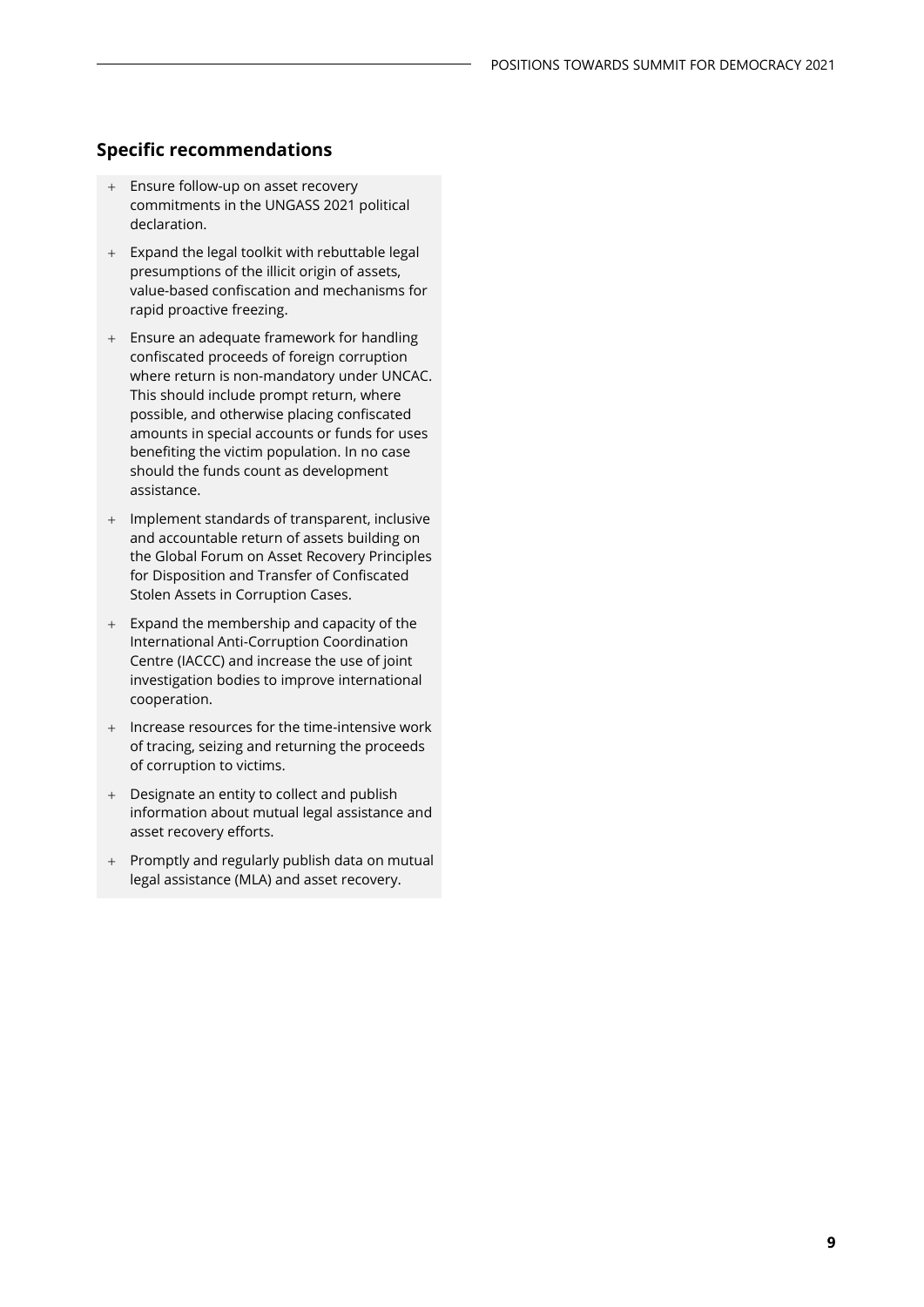## II. DETERRING & SANCTIONING CROSS-BORDER CORRUPTION

Democracies around the world are weakened when international businesses make payoffs to foreign public officials – often at the highest levels – in order to win state contracts, licenses and concessions or to influence legal and policy frameworks. To counter this all-too-common form of cross-border corruption, countries have committed under the OECD Anti-Bribery Convention and the UNCAC to criminalise and enforce against it. But many leading democratic economies are failing to follow through on these commitments, thereby giving a free pass to their companies which undermine foreign institutions.

Democracies are also undermined when multinational companies acquire influence over foreign governments through donations to political parties and candidates. The same is true when authoritarian governments use such donations to secure influence or when they interfere in foreign democratic institutions through hiring national agents to carry out lobbying. It is crucial for democracies to counter these practices.

Foreign corrupt practices are made easier by the failure to apply basic transparency standards for states and businesses. The lack of corporate tax transparency can help conceal corruption and undue influence in tax arrangements, with huge losses to public treasuries. Insufficient transparency standards in business sectors with high corruption risks, such as defence, natural resources and pharmaceuticals, can also enable the diversion of public funds and a lack of accountability that undermines democratic institutions.

Meanwhile, the public officials involved in international corruption – whether as the "demand" side of foreign bribery or diverting state assets across borders – too often get away scot-free at home thanks to a lack of effective prevention and

enforcement measures. Accountability can often only be achieved in foreign jurisdictions.

Countries should honour their commitment to enforce against companies engaging in corrupt practices abroad. They should also ban both multinationals and states from making donations to foreign political parties; regulate lobbying by agents of foreign states; introduce general and sectoral transparency and accountability measures. To counter impunity of corrupt foreign public officials, countries should require and exchange information on asset declarations of public officials; enforce against the demand side of foreign bribery; and impose sanctions where appropriate.

## 1. REIN IN FOREIGN BRIBERY & INCREASE COMPANY ACCOUNTABILITY

Transparency International's *Exporting corruption – Progress report 2020* found that only four of 47 countries assessed (including 43 of the 44 parties to the OECD Anti-Bribery Convention) were actively enforcing against foreign bribery, marking a decline from 2018.<sup>14</sup> But in the UNGASS 2021 political declaration countries re-committed to "actively enforce" bans on foreign bribery; so did recently the G20. Much more action is needed to make good on these existing commitments.

The poor results in foreign bribery enforcement are due to weaknesses in countries' legal frameworks, enforcement systems and international cooperation. In some countries, for example, improvements are needed in laws governing the liability of companies – including of parent companies for the illicit activities of their subsidiaries and affiliated companies. Another problem area is frameworks for non-trial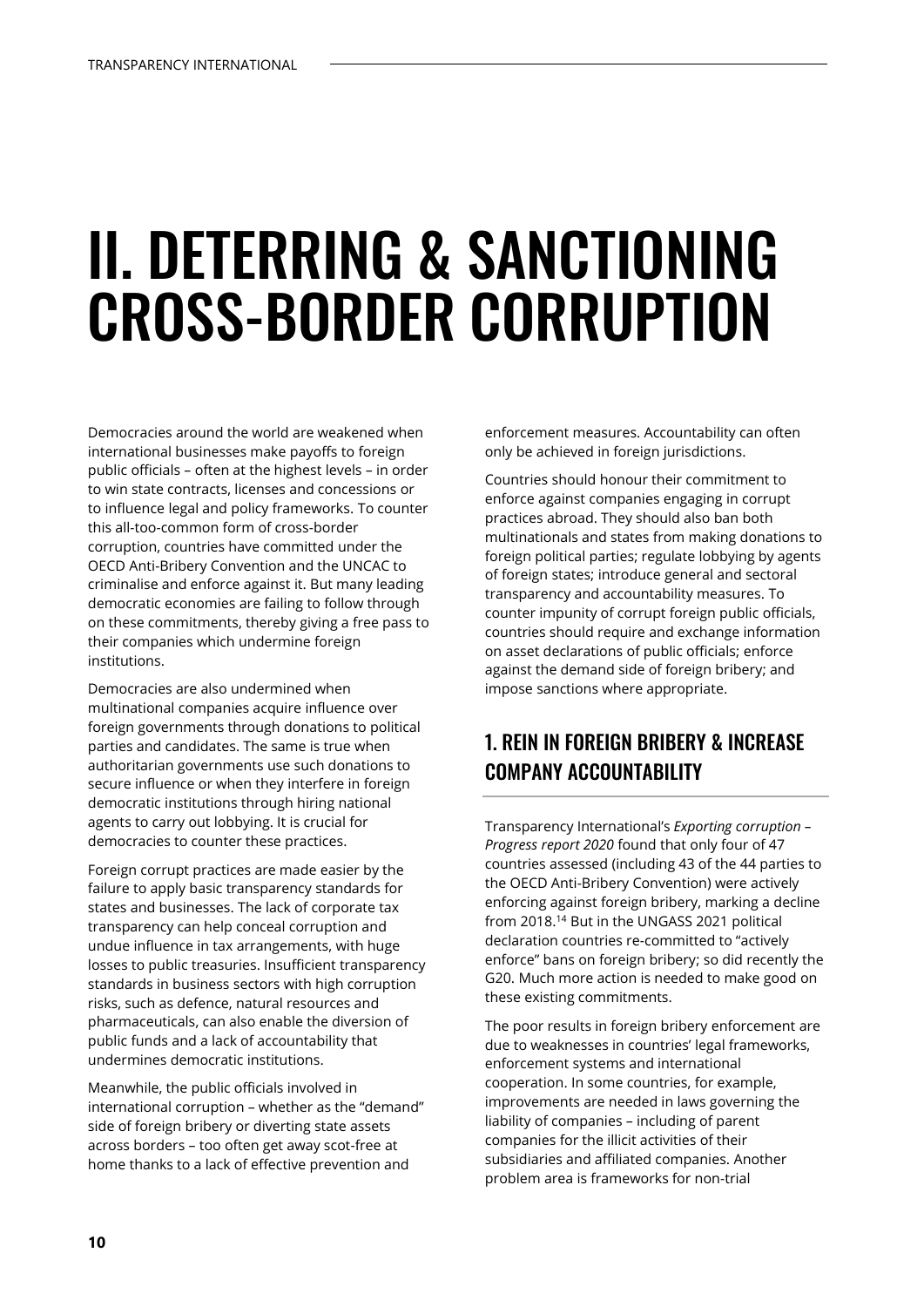resolutions, which often fail to ensure safeguards, transparency, deterrent sanctions and recognition of victims' rights.<sup>15</sup>

In many countries, enforcement authorities lack sufficient resources and training to handle complex cross-border cases. Enforcement is also hampered by obstacles to international cooperation that could be overcome through greater coordination.

These weaknesses and barriers must be addressed in order to stop the negative influence on foreign institutions of cross-border bribery by companies from leading democratic economies.

Democracies are also vulnerable to interference from authoritarian regimes via political or economic activities. Authoritarian governments, their stateowned or affiliated companies, and their political organisations may circumvent outdated political finance frameworks to make political donations using third parties and engage in lobbying through national agents. Counteracting these political risks demands careful consideration of potential negative effects on civic space.<sup>16</sup>

Tax transparency and public country-by-country (and project-by project) reporting by multinationals can support efforts to counter democratic decline by helping to expose corrupt tax deals in countries around the world. It enables public scrutiny and increased accountability for the fiscal contributions of large business, by citizens, journalists, investors, analysts and parliamentarians. It also facilitates better tax outcomes in developing countries by assisting tax administrations that are often not equipped to engage in cumbersome data exchange systems.

The OECD/G20 Inclusive Framework on Base Erosion and Profit Shifting (BEPS) adopted in 2013 and supplemented with guidance in 2015, includes the Action 13 minimum standard on country-bycountry reporting.<sup>17</sup> The EU has adopted a directive on public country-by-country reporting, albeit with weaknesses. In February 2021, the FACTI Panel report called for multinational entities to publish accounting and financial information on a countryby-country basis – a recommendation that Transparency International endorses.<sup>18</sup>

The defence and security sector is one of the least transparent and accountable sectors, making it prone to corruption. The consequences of defence sector corruption are dire: it is both a driver and a root cause of conflict,<sup>19</sup> it stifles economic development and it wastes vast amounts of public funds. On the other hand, good defence governance is closely connected to the stability and longevity of national democratic institutions. Transparency International's Government Defence Index reveals that in nearly two thirds of countries across all regions the corruption risk in the defence sector is at high, very high or critical levels.<sup>20</sup> Part of this risk is due to lack of transparency.

While some defence information may need to remain classified for legitimate national security reasons, the defence sector is often cloaked in unnecessary secrecy and evades oversight and accountability through use of 'national security' exemptions.<sup>21</sup> Recent research has also highlighted excessive secrecy in connection with offsets or equivalent industrial cooperation agreements from both governments and defence companies, also leading to corruption risks.

The extractive industries are also particularly prone to corruption. The OECD estimated in 2014 that one in five cases of foreign bribery occurs in this sector.<sup>22</sup> Greater transparency and civil society participation can help reduce the risk of corruption and bring much-needed accountability to the sector.

Some jurisdictions such as the  $EU^{23}$  and Canada<sup>24</sup> have introduced laws requiring oil, gas and mining companies to disclose all payments made to governments on a project-by-project basis, in line with the Extractive Industries Transparency Initiative (EITI). Over 50 countries have committed to the EITI Standard, which sets several transparency requirements and establishes a multi-stakeholder framework for improving sector governance. <sup>25</sup> The transparency requirements include public disclosure of payments made by and revenues received from extractive companies on a project-by-project basis; public disclosure of the beneficial owners of extractive companies; and transparency of all extractive licences and contracts awarded. All countries playing a role in the extractive industries value chain – from production to refining and trading – should join EITI and implement the EITI Standard.

Within the health sector, the pharmaceuticals industry is particularly susceptible to corruption, including transnational corruption, with abundant examples globally of resulting negative health outcomes.**<sup>26</sup>** Historically, there is a near-complete lack of public information about contracts for the supply of pharmaceuticals to state institutions.<sup>27</sup> This makes public oversight impossible, leading to unsustainably high costs for life-saving medicines and, in the worst cases, the infiltration of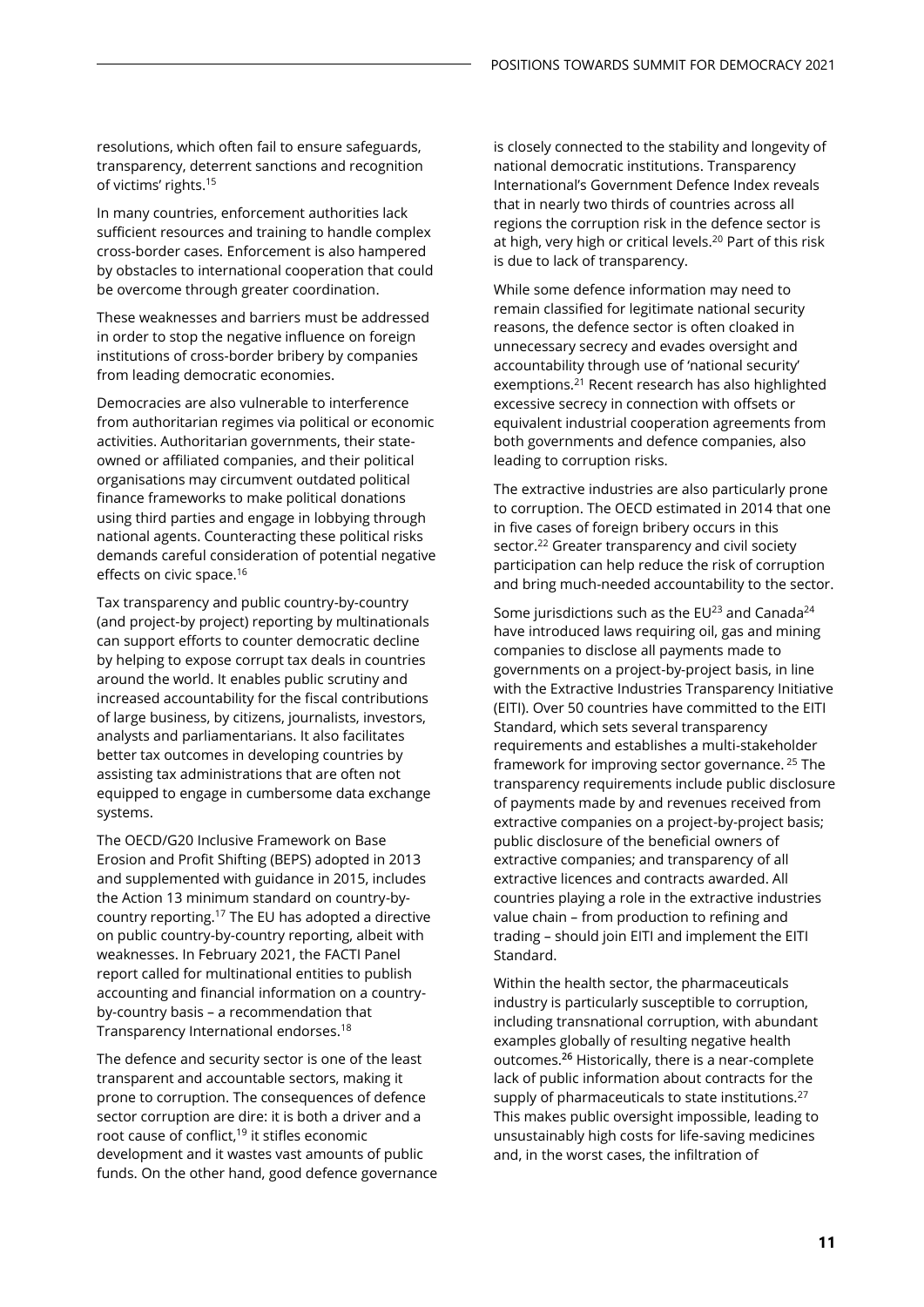substandard or falsified medicines into the system.<sup>28</sup>

The solution is systematic publication of supply contracts, with minimal redactions.<sup>29</sup> Another area where transparency is needed is in the relationships between the pharmaceutical industry and healthcare providers, to help reduce improper influence by the industry on research outcomes, clinical decisions and prescription of medicines, which in turn frequently results in adverse health effects.<sup>30</sup> Also, payments by pharma companies to medical experts sitting on public advisory bodies put in question their objectivity. $31$  There is thus an urgent need in many countries for robust legislation that ensures the public declaration of any financial relationship between pharmaceutical companies and medical professionals.

### **Specific recommendations**

#### **Foreign bribery enforcement**

- + Actively enforce against foreign bribery.
- + Require multinational companies to put in place adequate processes and procedures for preventing and detecting foreign bribery, including in their subsidiaries and controlled entities, as well as implementing risk-based integrity due diligence procedures with respect to companies along their supply chain. This should be accompanied by parent-company liability for failure to prevent foreign bribery in subsidiaries and controlled entities.
- + Establish and implement an adequate framework for non-trial resolutions that includes safeguards, transparency requirements, recognition of victims' rights and guidelines for deterrent sanctions.
- + Increase funding for staffing and for tailored trainings of specific enforcement officials for investigation and prosecution of foreign bribery.
- + Expand the IACCC's membership and capacity, and increase the use of joint investigation bodies and coordination mechanisms in foreign bribery enforcement.

## **Foreign political donations and lobbying**

- + Ban multinational companies and subsidiaries of foreign parent companies from making financial or in-kind contributions to political parties, candidates and third parties acting in support or in coordination with them.
- + Require registration for individuals employed by or acting on behalf of governments, stateowned or affiliated companies and political organisations of a foreign country to conduct lobbying, sponsorship and other communication with decisionmakers.
- + Establish post-employment incompatibilities for political officeholders to act on behalf of or receive remuneration from foreign governments, foreign state-owned companies and political parties beyond their term in office.
- + Ensure that the definition of agents and activities does not negatively impact civil society and media freedoms.

#### **Country-by-country reporting**

+ Require multinational entities to publish accounting and financial information on a country-by-country basis.

#### **Sectoral transparency**

- + Adopt and publicise clear rules for classifying and withholding national security information, including time limitations for such classification and guidance on the application of tests balancing the public interest against the harm of releasing information. Prohibit economic offsets in the context of defence procurement.
- + Join the Extractive Industry Transparency Initiative (EITI) and disclose information about (i) beneficial owners of extractive companies holding or applying for natural resource licences, (ii) full texts of contracts and licences awarded, and (iii) all payments received from companies on a project-by-project basis.<sup>32</sup>
- + Disclose government contracts for the supply of pharmaceuticals with information of critical public interest unredacted and legislate for the disclosure of payments to health service providers by pharmaceutical companies.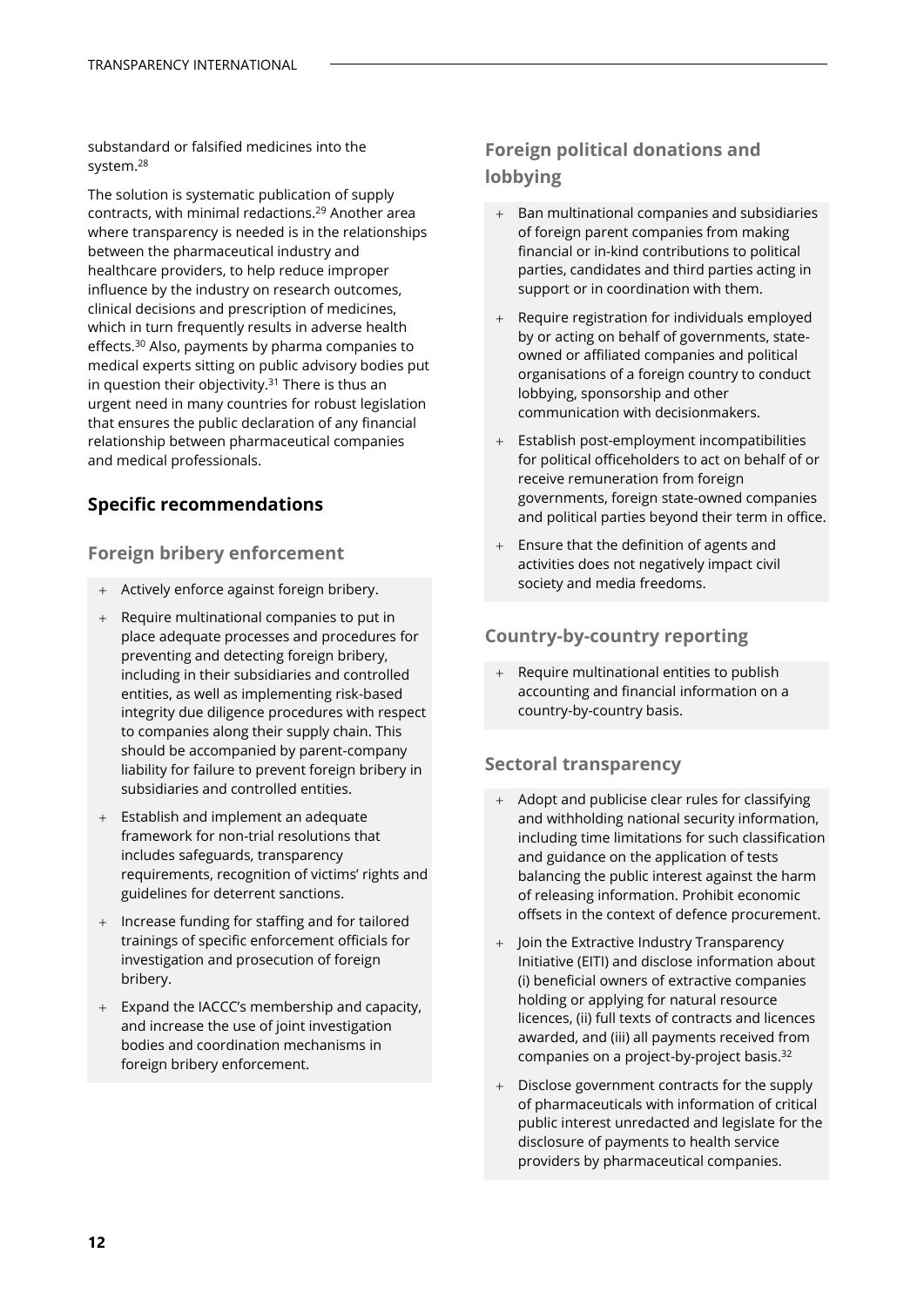## 2. INCREASE DETERRENCE & SANCTIONING OF HIGH-LEVEL PUBLIC OFFICIALS

Corruption involving high-level officials is one of the most serious threats to democracy, especially when it is large-scale. Too often, officials benefit from impunity in the absence of effective prevention and enforcement measures.

While most countries have adopted laws requiring high-level public officials to declare their assets and interests, the implementation of those laws remains largely insufficient and ineffective. Most countries have yet to introduce well-designed and wellmanaged systems of asset declarations that foster integrity in public office and help detect illicit wealth of public officials. Many still need to invest in digitised disclosure systems with globally interoperable information. These systems can be a powerful tool for countries to exchange information and counter transnational corruption – especially when combined with full beneficial ownership transparency and country adherence to the International Treaty on Exchange of Data for the Verification of Asset Declarations.<sup>33</sup>

Accountability of high-level officials also depends on a well-functioning justice system. However, in many cases, justice institutions in officials' home jurisdictions are unwilling or unable to undertake enforcement, often disabled by the very officials who should be held to account. Where this is the case, some accountability can be achieved in foreign jurisdictions. This may take the form of criminal enforcement against foreign officials for money laundering or through non-conviction-based confiscation proceedings.<sup>34</sup> Another potential avenue is enforcement in other jurisdictions against foreign public officials for "passive" foreign bribery. The Council of Europe Criminal Law Convention on Corruption requires criminalisation of passive foreign bribery in its 48 state parties, and the UNCAC foresees this in an optional provision. Most countries have either not introduced the necessary legislation or have not followed up with enforcement<sup>35</sup>

Yet another avenue for overcoming impunity of high-level officials is global anti-corruption and human rights sanction regimes, most effective with enhanced harmonisation and synchronisation of targeted sanctions against those officials. The US Global Magnitsky Act and similar legislation under development in the EU and the UK provide examples of such regimes.

## **Specific recommendations**

#### **Asset declarations**

- + Introduce digital reporting, public disclosure and automated exchange systems for assets and interests of PEPs and ensure that relevant institutions have the mandate, capacity and will to conduct verifications and sanction noncompliance. The technology and data standard should be interoperable across countries and across other datasets concerning resource allocation decisions (e.g., public procurement), political engagement (e.g., campaign finance).
- Commit to becoming a party to the International Treaty on Exchange of Data for the Verification of Asset Declarations.
- Arrange for technical support for asset declaration systems to be provided by experts, including from civil society and multilateral bodies.

### **Demand side of foreign bribery**

- + Introduce and implement legislation to criminalise the demand side of foreign bribery.
- + Ensure adequate resources for training appropriate personnel, and for investigation and prosecution of foreign public officials.

### **Sanctions regimes**

- + Issue well-founded, harmonised and synchronised designations and targeted sanctions – which can include travel and visa bans, asset freezes – on high-level public officials who engage in subverting democratic processes, human rights abuses and corruption. Designations and sanctions must extend to relatives and networks of individuals and companies, foreign or domestic, which act as their accessories or enablers.
- To reduce the risk that bilateral interests will obscure the application of sanctions that are likely to have an impact, mechanisms for civil society and parliamentary oversight should be established or, where they already exist, strengthened.
- Establish mechanisms to ensure coordination in the application of targeted sanctions.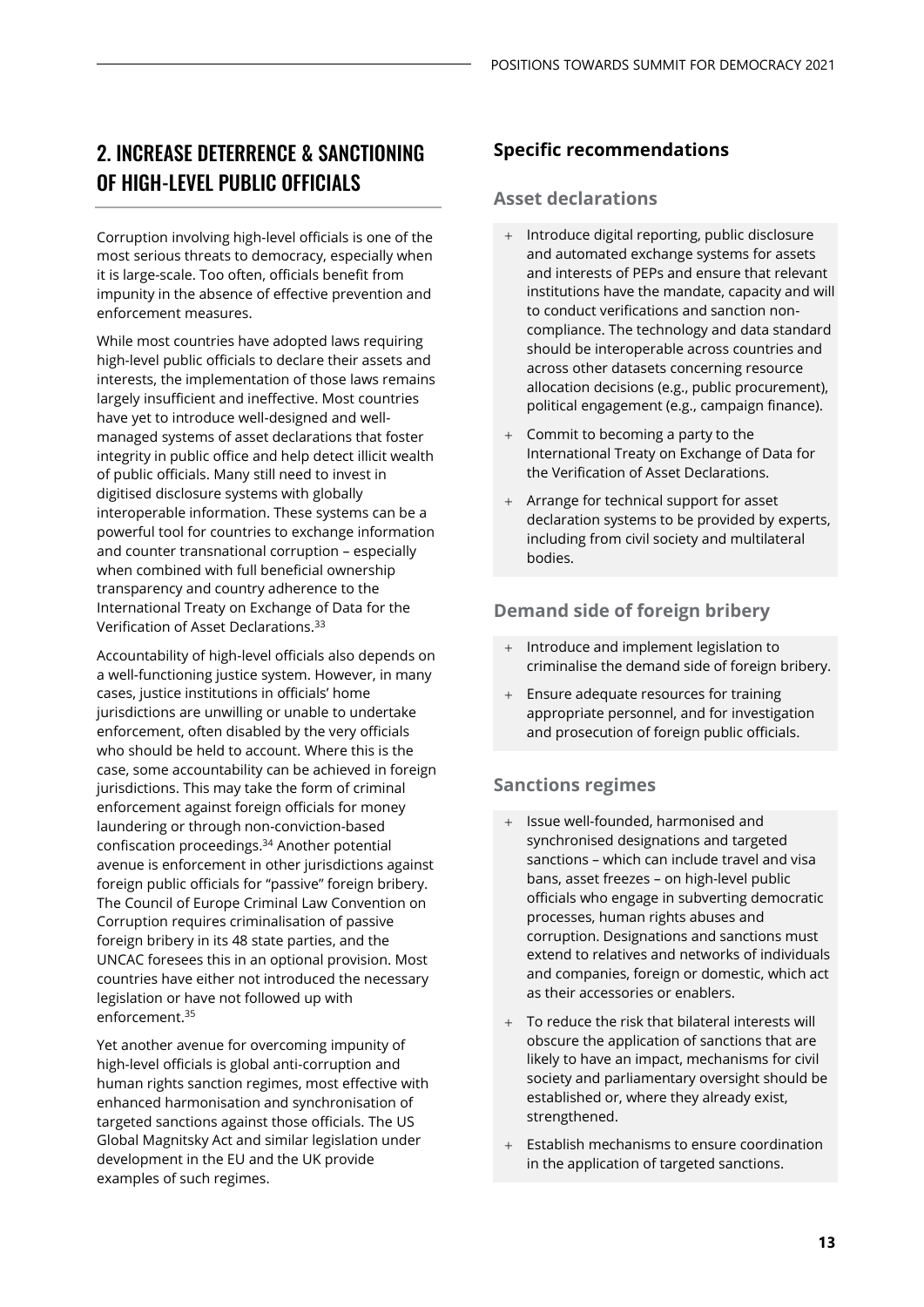## III. SUPPORTING ANTI-CORRUPTION FIGHTERS

Independent journalists, activists, whistleblowers and civil society organisations investigating, exposing and challenging corruption are key to driving change and accountability, especially in countries facing democratic decline or suffering from authoritarian kleptocracy. Support to them is crucial.

Investigative journalists and civil society groups carrying out investigations into allegations of corruption and those using the right to access public information are particularly exposed to intimidation, threats, digital attacks and state-sanctioned violence.

In some countries, regulatory restrictions are used to exercise government control over dissenting voices. Such restrictions may relate to the establishment and functioning of non-governmental organisations, public order, libel, national security or cybersecurity. Additionally, several countries have imposed restrictions on civil society's ability to access international funding, in violation of international standards on the right to freedom of association. At the same time, anti-corruption civil society organisations are increasingly subjected to retaliatory audits or tax investigations after appearing to criticise the government, or face judicial harassment, including through strategic lawsuits against public participation. Digital safety threats and illegal surveillance remain a major concern.

Anti-corruption activists and investigators play key roles in uncovering cross-border corruption. In the 2019 Oslo Statement on Corruption involving Vast Quantities of Assets, a global anti-corruption expert group recommended to the UNCAC States parties to consider funding for "anti-corruption practitioners in difficult circumstances and similar initiatives to protect anti-corruption fighters, such as investigative journalists and other activists." Leading

democracies should increase support to civic activists and reform-minded officials, both at the Summit and beyond.

Whistleblowing is one of the most effective ways to detect and prevent corruption and other malpractice. Whistleblowers' disclosures have exposed wrongdoing and fraud, helped save millions in public funds, avoid disasters for health, the environment. Whistleblowers' important role in safeguarding the common good is repeatedly proved by the scandals they uncover, such as industry-scale tax avoidance (e.g., LuxLeaks and Panama Papers disclosures) and money laundering (e.g., Danske Bank scandal). Recognising this, the EU has now adopted a comprehensive directive on whistleblower protection.<sup>36</sup>

- + Invest in programmes combining investigative journalism with civil society advocacy for systemic change.
- + Establish specific funds to support anticorruption practitioners such as whistleblowers, investigative journalists and other activists.
- + Provide support to anti-corruption fighters through learning exchanges, improvements to security protocols and use of diplomatic leverage to deter threats against them.
- + Develop a framework for public interest organisations to bring collective compensation claims on behalf of victims of corruption.
- + Provide credible and well-functioning corruption reporting mechanisms that allow citizens and civil society organisations to report corruption safely and confidentially.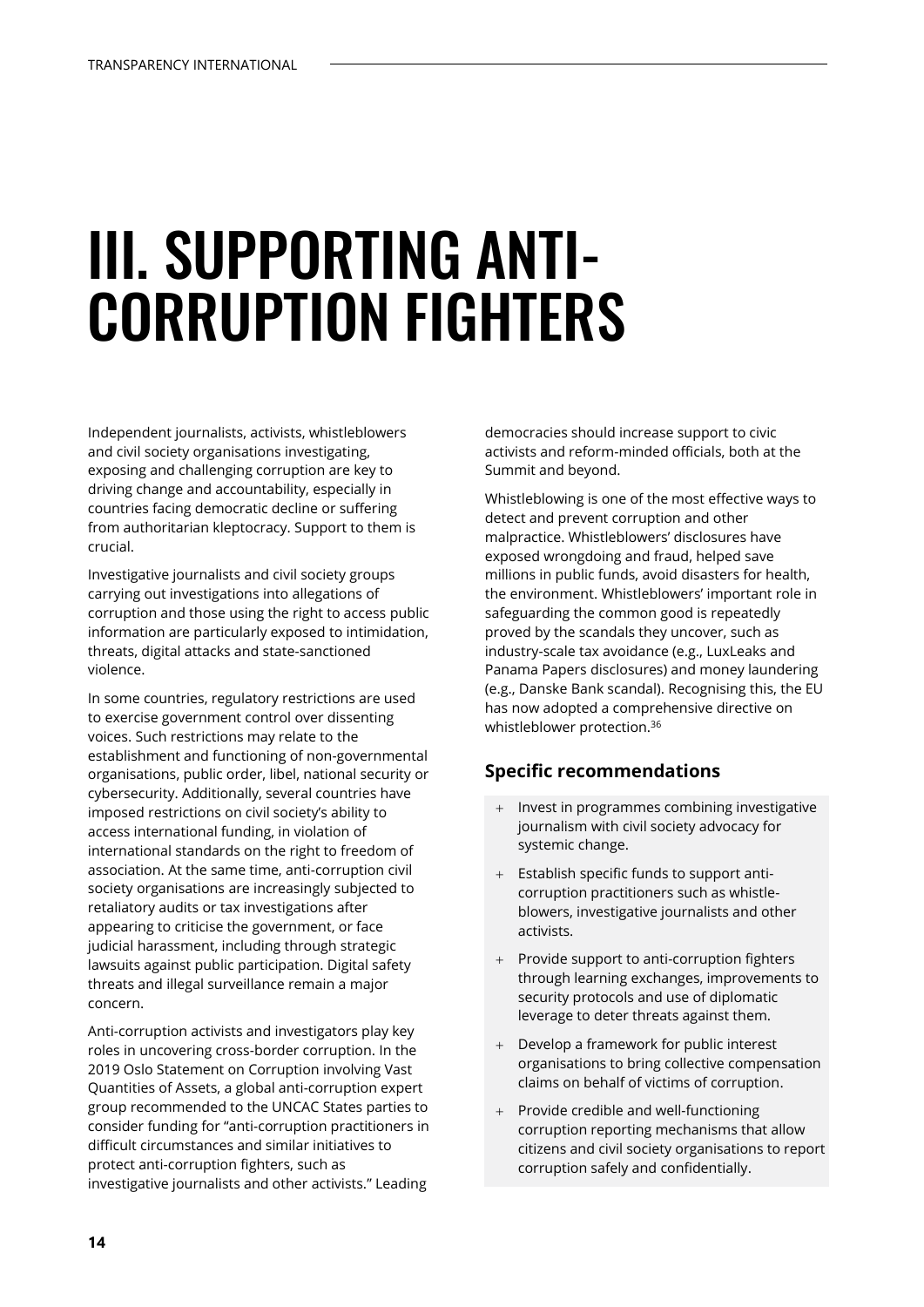- + Ensure that legislation regulating non-profit organisations does not restrict the capacity of civil society human rights defenders (HRDs) to operate. In accordance with the rights enshrined in the International Covenant on Civil and Political Rights (ICCPR), the UN Declaration on Human Rights Defenders and many national constitutions, and as implied in UNCAC Article 13 on public participation, governments should ensure that – *de jure* and *de facto* – civil society organisations have the operational and physical freedom to carry out their work, including public advocacy and awareness-raising, initiating litigation and exposing allegations of corruption.
- + Ensure that relevant national policies, such as national anti-corruption action plans, include provisions to support and protect civil society actors working on corruption and to prevent retaliation. States should ensure that institutions mandated to fight corruption, such as independent anti-corruption agencies, are also mandated and resourced to provide support and protection to anti-corruption activisits in case of retaliation.
- + Adopt measures providing protection against strategic lawsuits against public participation (SLAPPs). These should include provision for sanctions against claimants bringing abusive lawsuits and procedural safeguards for SLAPP victims<sup>37</sup> as well as other types of preventive measures.
- + Prioritise the passage and implementation of comprehensive whistleblower protection laws, in line with international standards and best practice, and ensure that whistleblower protection legislation is effectively implemented and enforced.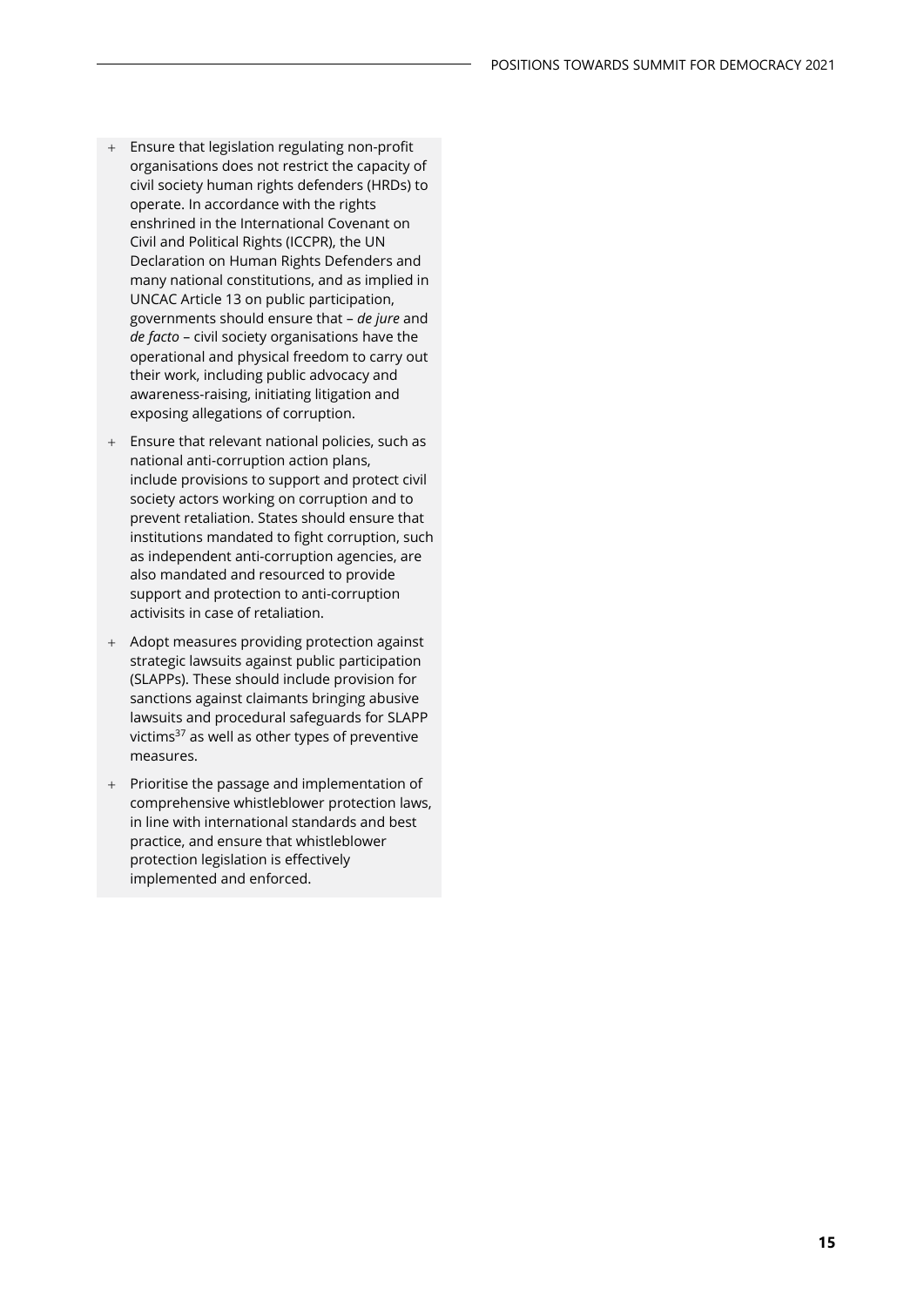# ENDNOTES

<sup>1</sup> Preamble of the United Nations Convention against Corruption (UNCAC), adopted by the General Assembly resolution 58/4 of 31 October 2003

<sup>2</sup> The opening words of the UN Charter, "We the Peoples", reflect the fundamental principle of democracy: that the will of the people is the source of legitimacy of sovereign states and, therefore, of the United Nations as a whole. <https://www.un.org/en/global-issues/democracy>

<sup>3</sup> See, for example, *UN Common Position to Address Global Corruption: Towards UNGASS* (August 2020) [https://ungass2021.unodc.org/uploads/ungass2021/documents/session1/contributions/UN\\_Common\\_Position\\_to\\_Address\\_Glo](https://ungass2021.unodc.org/uploads/ungass2021/documents/session1/contributions/UN_Common_Position_to_Address_Global_Corruption_Towards_UNGASS2021.pdf) [bal\\_Corruption\\_Towards\\_UNGASS2021.pdf;](https://ungass2021.unodc.org/uploads/ungass2021/documents/session1/contributions/UN_Common_Position_to_Address_Global_Corruption_Towards_UNGASS2021.pdf) Lima Statement on Corruption involving Vast Quantities of Assets (2018) [https://www.unodc.org/documents/corruption/LimaEGM2018/Outcome\\_Statement\\_Lima\\_EGM\\_2018.pdf](https://www.unodc.org/documents/corruption/LimaEGM2018/Outcome_Statement_Lima_EGM_2018.pdf)

**<sup>4</sup>** Transparency International, 29 May 2020. *Will the legacy of COVID-19 include increased authoritarianism?* Available at: <https://www.transparency.org/en/news/will-the-legacy-of-covid-19-include-increased-authoritarianism>

**<sup>5</sup>** Transparency International, 7 November 2021. *Membership resolves to counter democratic backsliding, declares anti-corruption incompatible with human rights abuses*. Available at: [https://www.transparency.org/en/press/annual-membership-meeting-2021](https://www.transparency.org/en/press/annual-membership-meeting-2021-democracy-rule-of-law-human-rights) [democracy-rule-of-law-human-rights](https://www.transparency.org/en/press/annual-membership-meeting-2021-democracy-rule-of-law-human-rights)

<sup>6</sup> The IACC Monitor's methodology builds on Transparency International's experience gained in developing earlier methodologies for monitoring commitments made at the London Summit in 2016 and at the 8th Summit of the Americas in 2018. See:<https://iaccmonitor.org/about/methodology/>

<sup>7</sup> The list of FATF members as well as countries committed to the FATF recommendations through FATF-style regional bodies is available at[: www.fatf-gafi.org/about/membersandobservers/](http://www.fatf-gafi.org/about/membersandobservers/)

<sup>8</sup> Financial Action Task Force, *Consolidated Assessment Ratings*. Available at: [https://www.fatf](https://www.fatf-gafi.org/publications/mutualevaluations/documents/assessment-ratings.html)[gafi.org/publications/mutualevaluations/documents/assessment-ratings.html](https://www.fatf-gafi.org/publications/mutualevaluations/documents/assessment-ratings.html)

<sup>9</sup> Maíra Martini, *Who is Behind the Wheel? Fixing the global standards on company ownership*. Transparency International (2019). Available at[: www.transparency.org/en/publications/who-is-behind-the-wheel-fixing-the-global-standards-on-company](http://www.transparency.org/en/publications/who-is-behind-the-wheel-fixing-the-global-standards-on-company-ownership)[ownership](http://www.transparency.org/en/publications/who-is-behind-the-wheel-fixing-the-global-standards-on-company-ownership)

<sup>10</sup> Transparency International, 6 August 2021. What the global standard on company ownership should look like: Five key fixes. [www.transparency.org/en/news/fatf-consultation-global-standard-company-beneficial-ownership-transparency-key-fixes](http://www.transparency.org/en/news/fatf-consultation-global-standard-company-beneficial-ownership-transparency-key-fixes)

**<sup>11</sup>** More information on Beneficial Ownership Leadership Group of the Open Government Partnership is available at: <https://www.opengovpartnership.org/beneficial-ownership-leadership-group/>

<sup>12</sup> UNGASS against Corruption 2021 political declaration, *Our common commitment to effectively addressing challenges and implementing measures to prevent and combat corruption and strengthen international cooperation*. Available at: <https://undocs.org/A/RES/S-32/1>

<sup>13</sup> See, for example, *Barriers to asset recovery: An analysis of the key barriers and recommendations for action by the The World* Bank (2011):<https://star.worldbank.org/sites/star/files/Barriers%20to%20Asset%20Recovery.pdf>

<sup>14</sup> Gillian Dell, *Exporting corruption – Progress report 2020*: *Assessing enforcement of the OECD Anti-Bribery Convention.* Transparency International (2020). Available at: [https://www.transparency.org/en/projects/exporting-corruption;](https://www.transparency.org/en/projects/exporting-corruption) <https://www.transparency.org/en/publications/exporting-corruption-2020><sup>15</sup> See, for example, the report of the Report of the UN High Level Panel on International Accountability, Transparency and Integrity for Achieving the 2030 Agenda (FACTI Panel) (February 2021)[: https://www.factipanel.org/explore-the-report](https://www.factipanel.org/explore-the-report)

<sup>16</sup> Australia's Foreign Influence Transparency Scheme, Taiwan's Anti-Infiltration Act and the US Foreign Agents Registration Act are some examples of legislation designed to prevent foreign agents from influencing internal political affairs.

<sup>17</sup> There are now 140 participating countries, and the OECD has conducted annual peer reviews since 2017. See, for example, OECD (2020), *Country-by-Country Reporting, Compilation of Peer Review Reports on BEPS Action 13* (Phase 3) <https://www.oecd.org/tax/beps/country-by-country-reporting-compilation-of-peer-review-reports-phase-3-fa6d31d7-en.htm>

<sup>18</sup> UN FACTI Panel Report (February 2021). Available at[: https://www.factipanel.org/explore-the-report](https://www.factipanel.org/explore-the-report)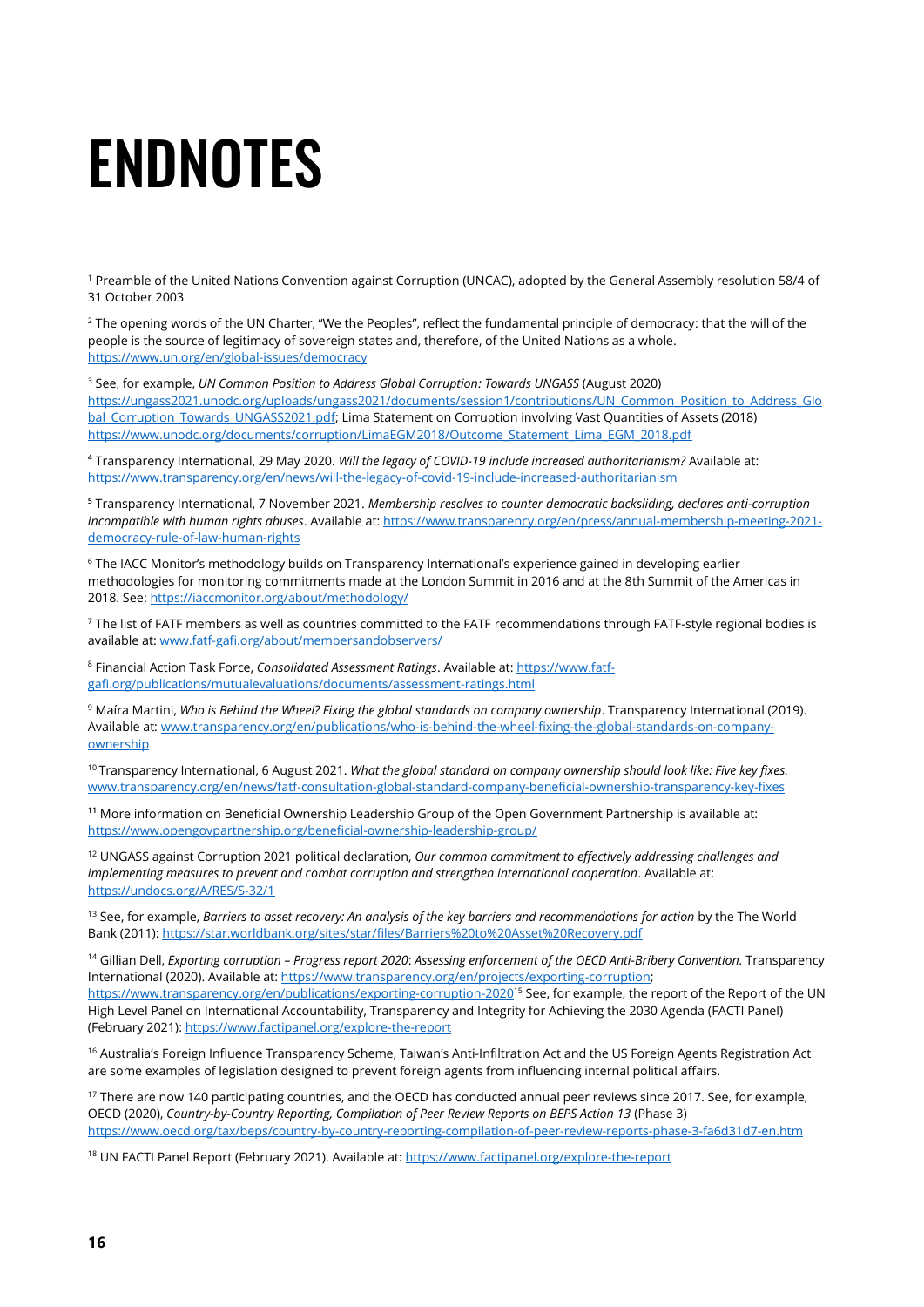<sup>19</sup> Transparency International Defence & Security (2017). *The Fifth Column: Understanding the Relationship Between Corruption and Conflict*. Available at[: https://ti-defence.org/publications/the-fifth-column/](https://ti-defence.org/publications/the-fifth-column/)

<sup>20</sup> These are the upper three of six categories. The other three categories are "very low", "low" and "moderate". See: [https://ti](https://ti-defence.org/gdi/)[defence.org/gdi/](https://ti-defence.org/gdi/)<sup>21</sup> Transparency International UK, 28 September 2021. *Access to information in a world in crisis: How opacity in the defence sector makes countries more vulnerable to corruption*. Available at[: https://www.transparency.org.uk/access-freedom](https://www.transparency.org.uk/access-freedom-information-defence-security-sector-corruption-right-to-know-day-2021)[information-defence-security-sector-corruption-right-to-know-day-2021](https://www.transparency.org.uk/access-freedom-information-defence-security-sector-corruption-right-to-know-day-2021)

<sup>22</sup> OECD (2014). *OECD Foreign Bribery Report: An Analysis of the Crime of Bribery of Foreign Public Officials. Available at:* <https://www.oecd.org/corruption/oecd-foreign-bribery-report-9789264226616-en.htm>

<sup>23</sup> European Commission. *Public country-by-country reporting.* Available at[: https://ec.europa.eu/info/business-economy](https://ec.europa.eu/info/business-economy-euro/company-reporting-and-auditing/company-reporting/public-country-country-reporting_en)[euro/company-reporting-and-auditing/company-reporting/public-country-country-reporting\\_en](https://ec.europa.eu/info/business-economy-euro/company-reporting-and-auditing/company-reporting/public-country-country-reporting_en)

<sup>24</sup> Government of Canada. *Extractive Sector Transparency Measures Act (ESTMA).* Available at[: https://www.nrcan.gc.ca/our-natural](https://www.nrcan.gc.ca/our-natural-resources/minerals-mining/extractive-sector-transparency-measures-act/18180)[resources/minerals-mining/extractive-sector-transparency-measures-act/18180](https://www.nrcan.gc.ca/our-natural-resources/minerals-mining/extractive-sector-transparency-measures-act/18180)

<sup>25</sup> EITI Standard 2019. Available at: <https://eiti.org/document/eiti-standard-2019>

**<sup>26</sup>** OECD (2020) *Statement by the OECD Working Group on Bribery*. Available at[: https://www.oecd.org/corruption/anti-bribery/the](https://www.oecd.org/corruption/anti-bribery/the-global-response-to-the-coronavirus-pandemic-must-not-be-undermined-by-bribery.htm)[global-response-to-the-coronavirus-pandemic-must-not-be-undermined-by-bribery.htm](https://www.oecd.org/corruption/anti-bribery/the-global-response-to-the-coronavirus-pandemic-must-not-be-undermined-by-bribery.htm)

<sup>27</sup> Transparency International Global Health (2017). *Making the case for open contracting in healthcare procurement.* Available at: <https://ti-health.org/content/making-case-open-contracting/>

<sup>28</sup> Transparency International Global Health (2016). *Corruption in the pharmaceutical sector*. Available at: <http://www.transparency.org.uk/publications/corruption-in-the-pharmaceutical-sector/>

<sup>29</sup> Center for Global Development (2019). *The Principles on Commercial Transparency in Public Contracts*. Available at: <https://www.cgdev.org/publication/principles-commercial-transparency-public-contracts>

<sup>30</sup> See *Association between gifts from pharmaceutical companies to French general practitioners and their drug prescribing patterns in 2016: retrospective study using the French Transparency in Healthcare and National Health Data System databases.* Available at: <https://www.bmj.com/content/367/bmj.l6015>

<sup>31</sup> See Rishad Khan, Michael A. Scaffidi, Amir Rumman, et al, *Prevalence of Financial Conflicts of Interest Among Authors of Clinical Guidelines Related to High-Revenue Medications.* JAMA Intern Med. (2018). Available at: <https://jamanetwork.com/journals/jamainternalmedicine/fullarticle/2708193>

<sup>32</sup> For more detailed recommendations, see: <https://transparency.org.au/democratizing-the-benefits-of-natural-resources/>

<sup>33</sup> The treaty aims to prevent and combat corruption by providing for direct administrative exchange of information concerning asset declarations between the signatories. See[: https://archive.rai-see.org/regional-data-exchange-on-asset-disclosure-and](https://archive.rai-see.org/regional-data-exchange-on-asset-disclosure-and-conflict-of-interest)[conflict-of-interest](https://archive.rai-see.org/regional-data-exchange-on-asset-disclosure-and-conflict-of-interest)

34 See, for example, the Obiang Biens Mal Acquis case: [https://www.transparency.org/en/press/teodorin-obiang-conviction](https://www.transparency.org/en/press/teodorin-obiang-conviction-asset-recovery-equatorial-guinea-france)[asset-recovery-equatorial-guinea-france](https://www.transparency.org/en/press/teodorin-obiang-conviction-asset-recovery-equatorial-guinea-france)

<sup>35</sup> There have been a number of examples of enforcement against foreign public officials in the US, such as in the Mozambique Tuna Bonds case. See: [https://www.justice.gov/opa/pr/mozambique-s-former-finance-minister-indicted-alongside-other-former](https://www.justice.gov/opa/pr/mozambique-s-former-finance-minister-indicted-alongside-other-former-mozambican-officials)[mozambican-officials](https://www.justice.gov/opa/pr/mozambique-s-former-finance-minister-indicted-alongside-other-former-mozambican-officials)

<sup>36</sup> Transparency International, 12 March 2019. *Historic day for whistleblowers as eu agrees pathbreaking legislation*. Available at: <https://www.transparency.org/en/press/historic-day-for-whistleblowers-as-eu-agrees-pathbreaking-legislation>

 $37$  For example, special motions to contest the admissibility of certain claims and/or rules shifting the burden to the plaintiff to demonstrate a reasonable probability of succeeding in such claims.